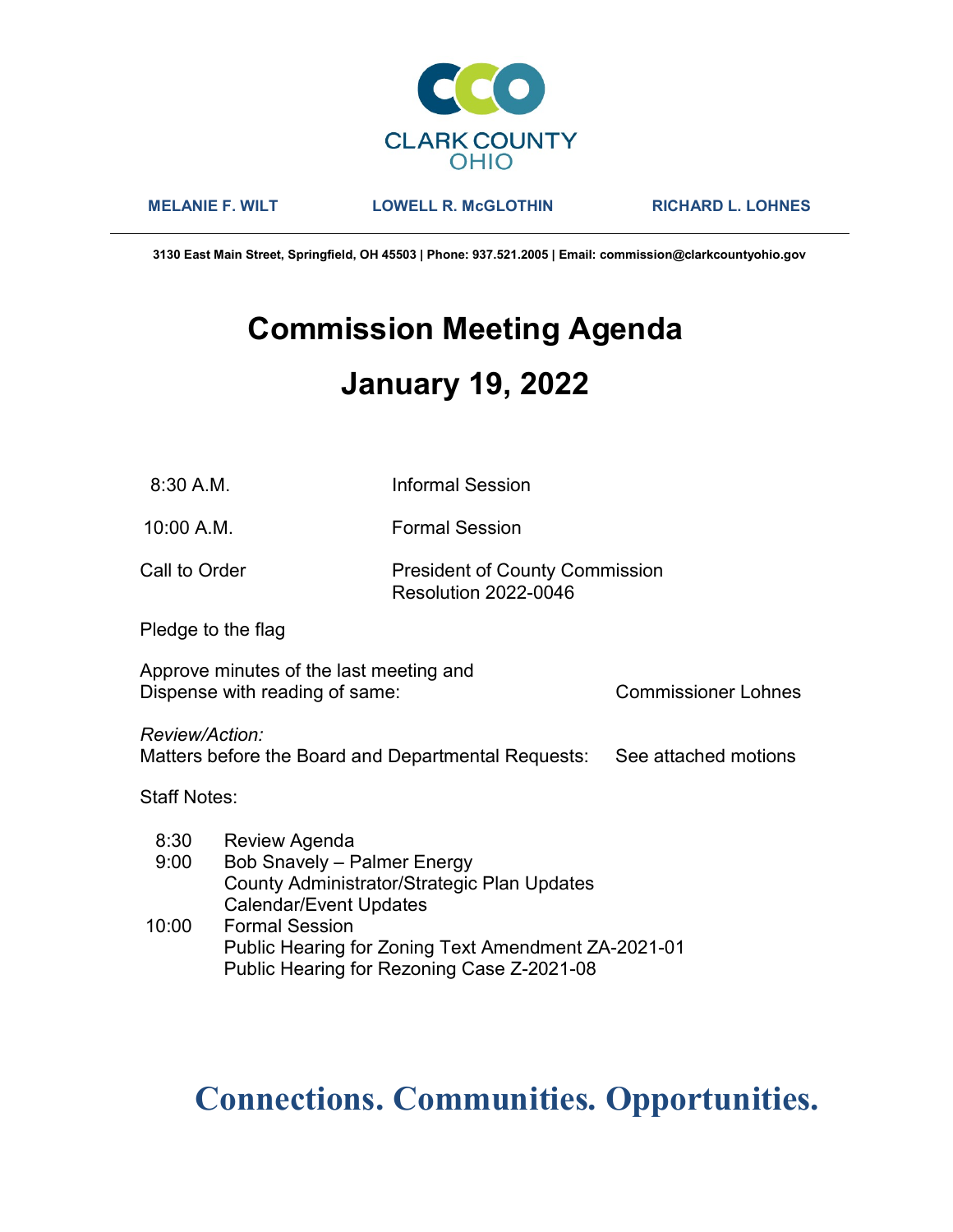Melanie F. Wilt Lowell R. McGlothin Richard L. Lohnes

Resolution 2022-0047 COMC file

# Authorize Contract with Oregon Group Architects

Commissioner moved, per the request of the County Administrator, to authorize a contract with:

| <b>Organization Name:</b>    | Oregon Group Architects                           |
|------------------------------|---------------------------------------------------|
| <b>Organization Address:</b> | 300 South Patterson Boulevard, Dayton, Ohio 45402 |
| In the amount of:            | \$24,460.00                                       |
| <b>Funding Source(s):</b>    | General Fund                                      |
| <b>Purpose:</b>              | Clark County Fair Board Office design             |
| <b>Effective Date(s):</b>    | January 19, 2022                                  |

Further move to authorize the County Administrator to execute the contract and related documents.

Commissioner seconded the motion and the roll being called for its passage, the vote resulted as follows:

Commissioner Lohnes, Commissioner McGlothin, Commissioner Wilt,

I, Angela Wheeler, Acting Clerk to the Board of County Commissioners, do hereby certify that the above is a true and correct copy of a motion as recorded in the Journal of the Clark County Commissioners, under the date of January 19, 2022.

Angela Wheeler, Acting Clerk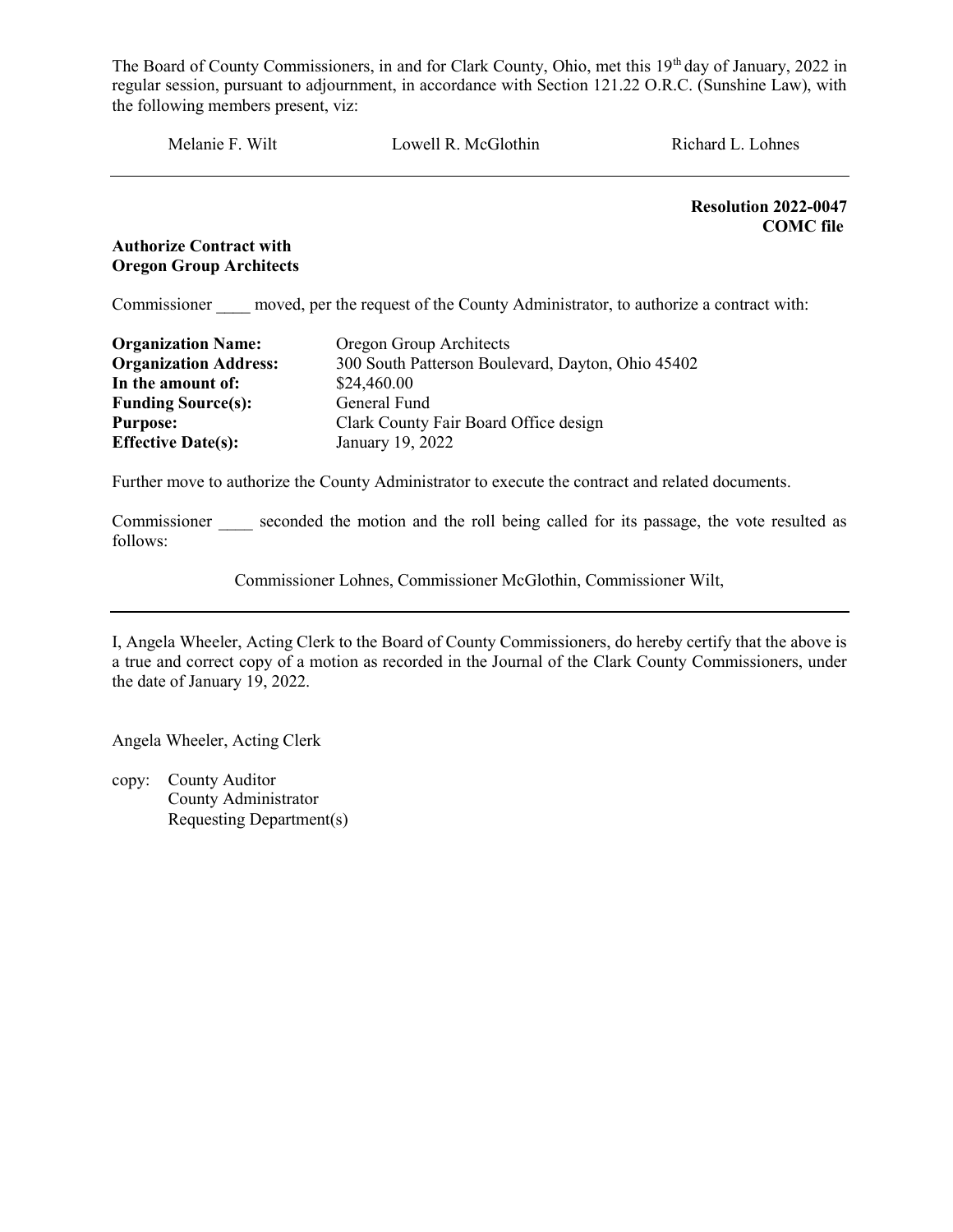Melanie F. Wilt Lowell R. McGlothin Richard L. Lohnes

Resolution 2022-0048 HISV file

### Resolution of Necessity of Museum Levy and Authorization of Request to Auditor for Certificate of Estimated Property Tax Revenue

Commissioner moved to acknowledge the Clark County Historical Society's request that a renewal levy be issued for the purpose of the maintenance and operation of a free public museum of art, science, or history. The Board finds that it is necessary to levy a tax outside the ten-mill limitation for such purpose, as a 0.3 mill renewal levy, pursuant to Ohio Revised Code section 5705.19(AA). The Board further certifies this resolution, and authorizes submission of a request, to the Auditor for a Certificate of Estimated Property Tax Revenue to be generated from said renewal levy for a period of five (5) years, beginning with tax year 2022 through tax year 2026, for the aforementioned purpose. This levy shall be placed on the ballot May 3, 2022.

Commissioner seconded the motion and the roll being called for its passage, the vote resulted as follows:

Commissioner Lohnes, Commissioner McGlothin, Commissioner Wilt,

I, Angela Wheeler, Acting Clerk to the Board of County Commissioners, do hereby certify that the above is a true and correct copy of a motion as recorded in the Journal of the Clark County Commissioners, under the date of January 19, 2022.

Angela Wheeler, Acting Clerk

copy: County Auditor County Administrator Historical Society Board of Elections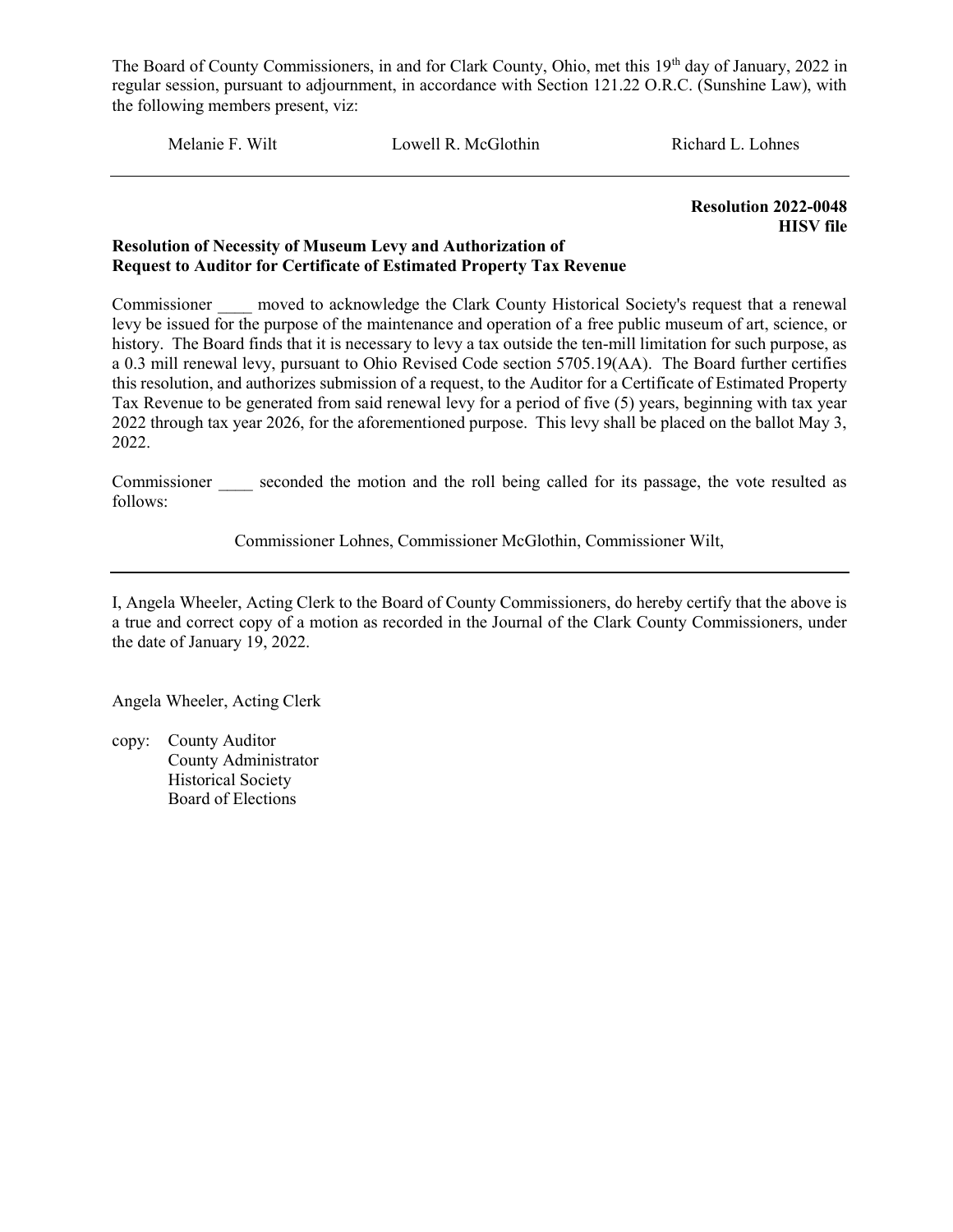Melanie F. Wilt Lowell R. McGlothin Richard L. Lohnes

 Resolution 2022-0049 ENGO file

# Mileage Certification ODOT Department of Transportation

Commissioner moved, per the request of the County Engineer, to acknowledge and certify the County's total road mileage of 308.159 miles for the year 2021.

| <b>Agreement with:</b>  | Ohio Department of Transportation           |
|-------------------------|---------------------------------------------|
| <b>Purpose:</b>         | Annual County Highway Mileage Certification |
| <b>Effective Dates:</b> | January 1, 2022                             |

Commissioner seconded the motion and the roll being called for its passage, the vote resulted as follows:

Commissioner Lohnes, Commissioner McGlothin, Commissioner Wilt,

I, Angela Wheeler, Acting Clerk to the Board of County Commissioners, do hereby certify that the above is a true and correct copy of a motion as recorded in the Journal of the Clark County Commissioners, under the date of January 19, 2022.

Angela Wheeler, Acting Clerk

copy: County Auditor County Administrator County Engineer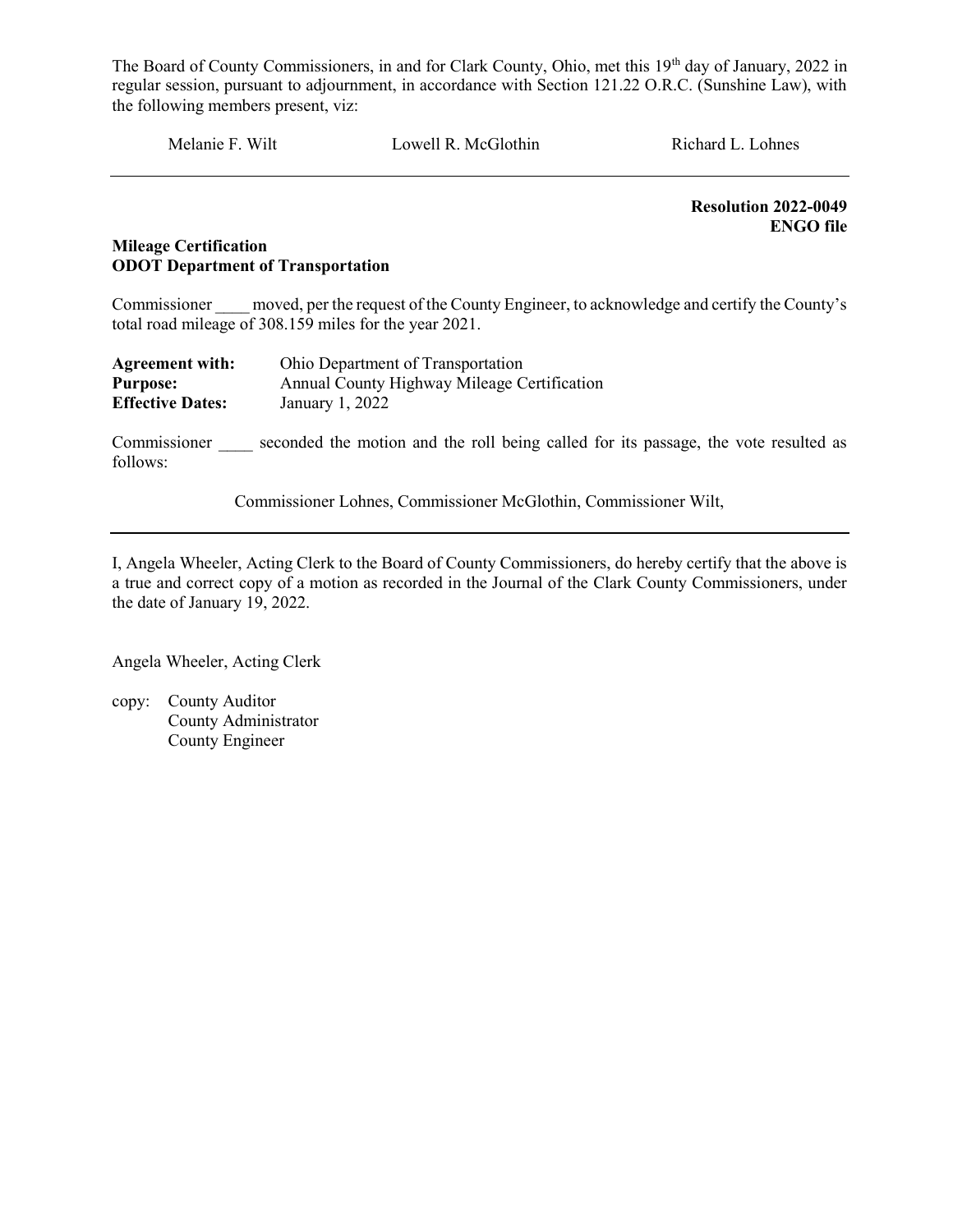| Lowell R. McGlothin<br>Melanie F. Wilt<br>Richard L. Lohnes |
|-------------------------------------------------------------|
|-------------------------------------------------------------|

 Resolution 2022-0050 FINF file

#### Authorize Intra-Fund Transfer(s)

Commissioner and moved, upon the recommendation of the County Administrator, to authorize the following Intra-Fund Transfer(s):

| <b>From</b>       |                                                                             |                 | 'T`o       |                      |            |
|-------------------|-----------------------------------------------------------------------------|-----------------|------------|----------------------|------------|
| <b>Department</b> | <b>Expense Acct.</b>                                                        | Amount          | Department | <b>Expense Acct.</b> | Amount     |
| Fund: APRA Fund   |                                                                             |                 |            |                      |            |
|                   | Comm. Dev. Transfer Out                                                     | \$9,620.32 BOCC |            | Transfer In          | \$9,620.32 |
|                   | Reason: To reimburse ARPA Paid Administrative Leave expenses to Commission. |                 |            |                      |            |

Fund: ARPA Fund Comm. Dev. Transfer Out \$37,806.88 BOCC Transfer In \$37,806.88 Reason: To reimburse ARPA Vaccine Incentives Project expenses to Commission.

Commissioner seconded the motion and the roll being called for its passage, the vote resulted as follows:

Commissioner Lohnes, Commissioner McGlothin, Commissioner Wilt,

I, Angela Wheeler, Acting Clerk to the Board of County Commissioners, do hereby certify that the above is a true and correct copy of a motion as recorded in the Journal of the Clark County Commissioners, under the date of January 19, 2022.

Angela Wheeler, Acting Clerk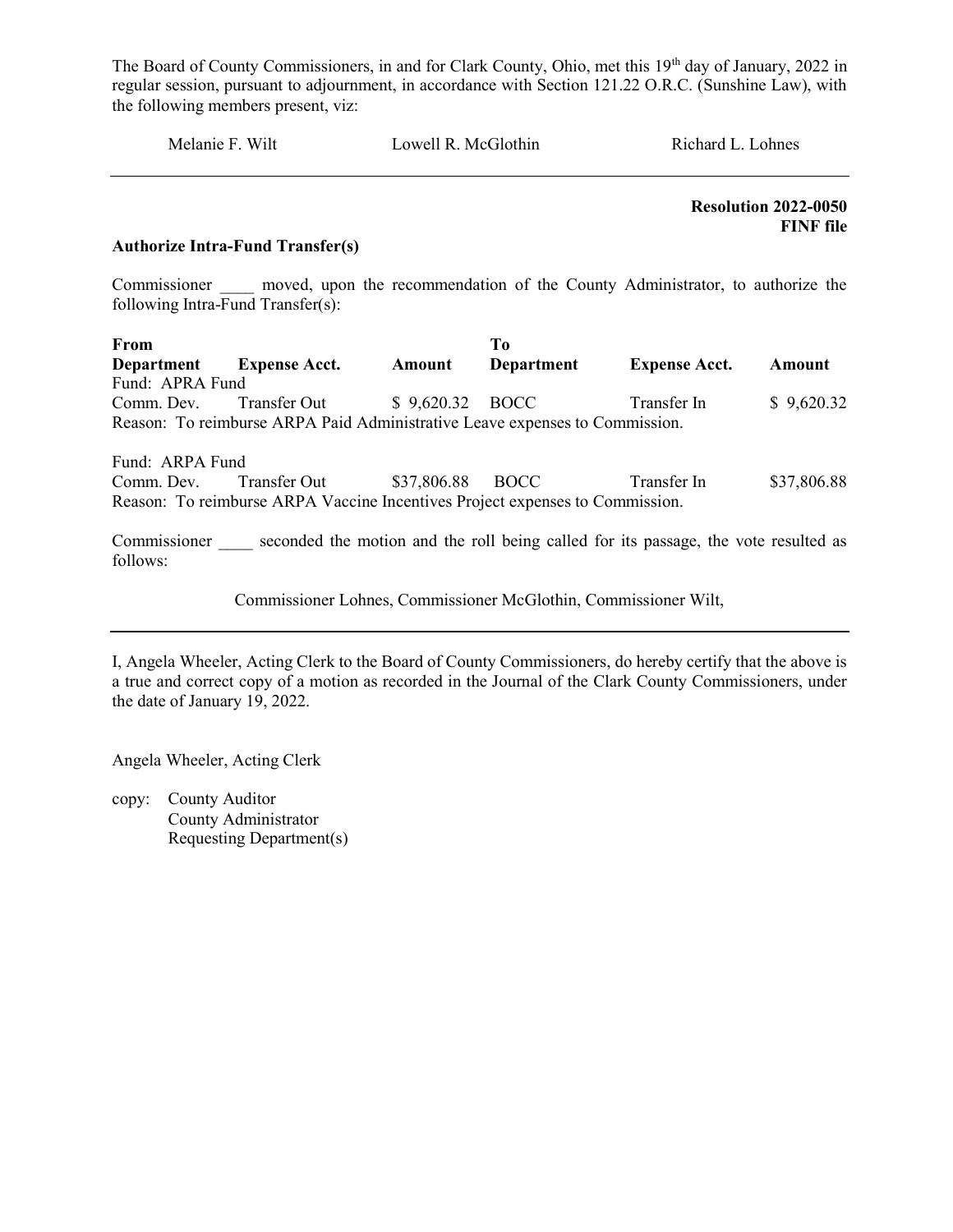| Melanie F. Wilt | Lowell R. McGlothin | Richard L. Lohnes |
|-----------------|---------------------|-------------------|
|                 |                     |                   |

 Resolution 2022-0051 FINS file

#### Approve Supplemental Appropriation(s)

Commissioner and moved, upon the recommendation of the County Administrator, to authorize the following supplemental appropriation(s) from unappropriated funds:

| Fund:                                                    | Department: | Account:         | Amount:    |
|----------------------------------------------------------|-------------|------------------|------------|
| $ARPA$ Fund $(1210)$                                     | Comm. Dev.  | <b>Transfers</b> | \$9,620.32 |
| Reason: To cover ARPA Paid Administrative Leave Project. |             |                  |            |

Commissioner seconded the motion and the roll being called for its passage, the vote resulted as follows:

Commissioner Lohnes, Commissioner McGlothin, Commissioner Wilt,

I, Angela Wheeler, Acting Clerk to the Board of County Commissioners, do hereby certify that the above is a true and correct copy of a motion as recorded in the Journal of the Clark County Commissioners, under the date of January 19, 2022.

Angela Wheeler, Acting Clerk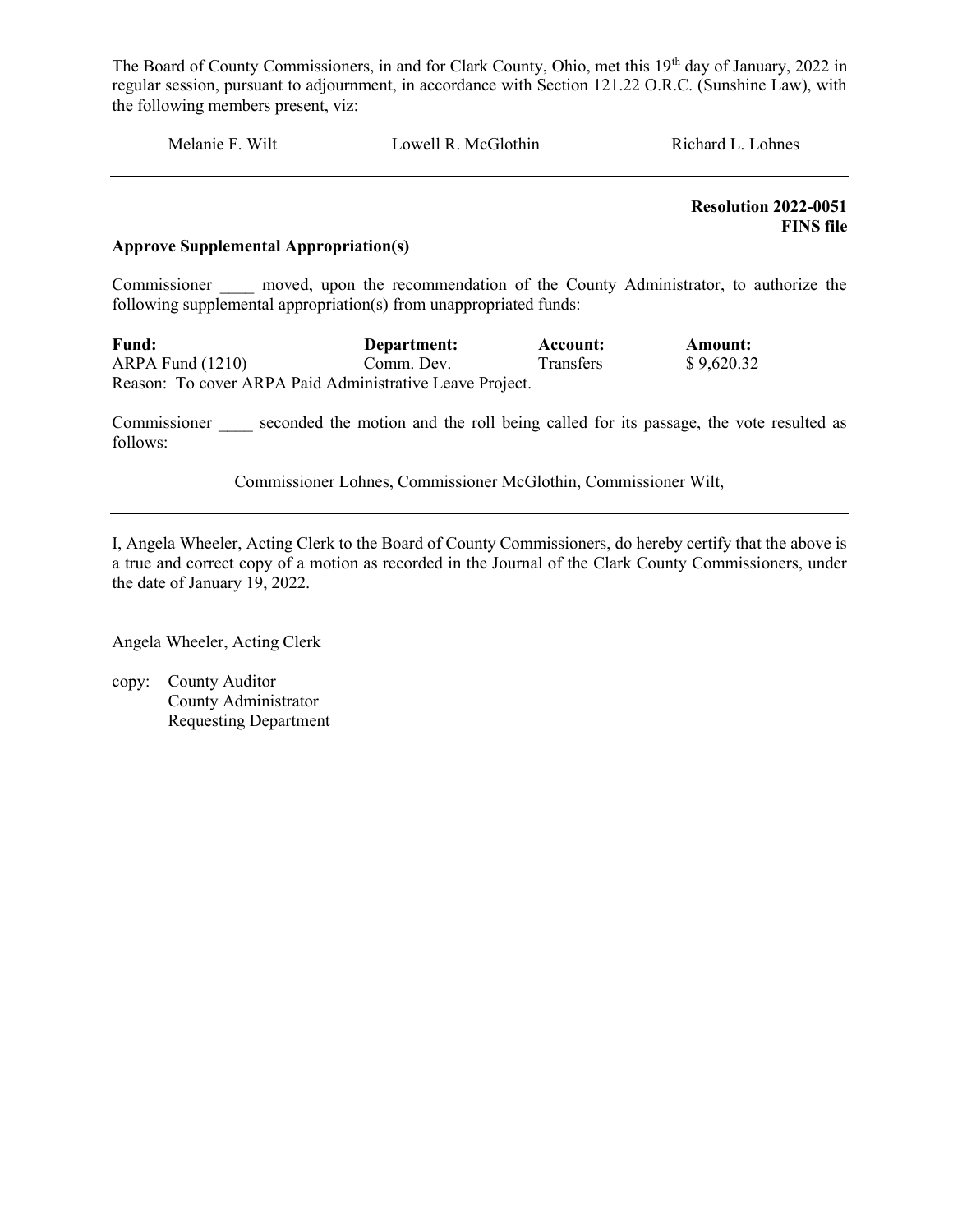| Melanie F. Wilt | Lowell R. McGlothin | Richard L. Lohnes |
|-----------------|---------------------|-------------------|
|                 |                     |                   |

 Resolution 2022-0052 FINT file

#### Approve Issuance of Warrants for Then and Now(s)

Commissioner moved, upon the recommendation of the County Administrator to approve the issuance of warrants for then and now(s) are as follows:

| P.O. Number<br>220022713                   | Fund<br>MV>                                                   | Vendor<br>Springfield Landfill LLC 12/2/2021 | <b>Date Purchase</b> | Amount<br>\$1,850.00 |
|--------------------------------------------|---------------------------------------------------------------|----------------------------------------------|----------------------|----------------------|
|                                            | Reason: Disposal of materials. Unanticipated expense.         |                                              |                      |                      |
| 210022249                                  | General Fund<br>Reason: Out of funds in order to pay invoice. | Franklin Cty. Probate Ct.                    | 11/12/2021           | 220.00<br>S.         |
| 220022713                                  | MV><br>Reason: Repair not anticipated.                        | Apple Farm Service Inc.                      | 1/3/2022             | \$271.52             |
| 220022707<br>Reason: Concrete mix, sealer. | MV>                                                           | Bryce Hill Inc.                              | 12/14/21             | \$523.15             |
| 220022713                                  | MV><br>Reason: Repair not anticipated.                        | JF Petroleum Group                           | 12/15/2021           | 404.00               |

Commissioner seconded the motion and the roll being called for its passage, the vote resulted as follows:

Commissioner Lohnes, Commissioner McGlothin, Commissioner Wilt,

I, Angela Wheeler, Acting Clerk to the Board of County Commissioners, do hereby certify that the above is a true and correct copy of a motion as recorded in the Journal of the Clark County Commissioners, under the date of January 19, 2022.

Angela Wheeler, Acting Clerk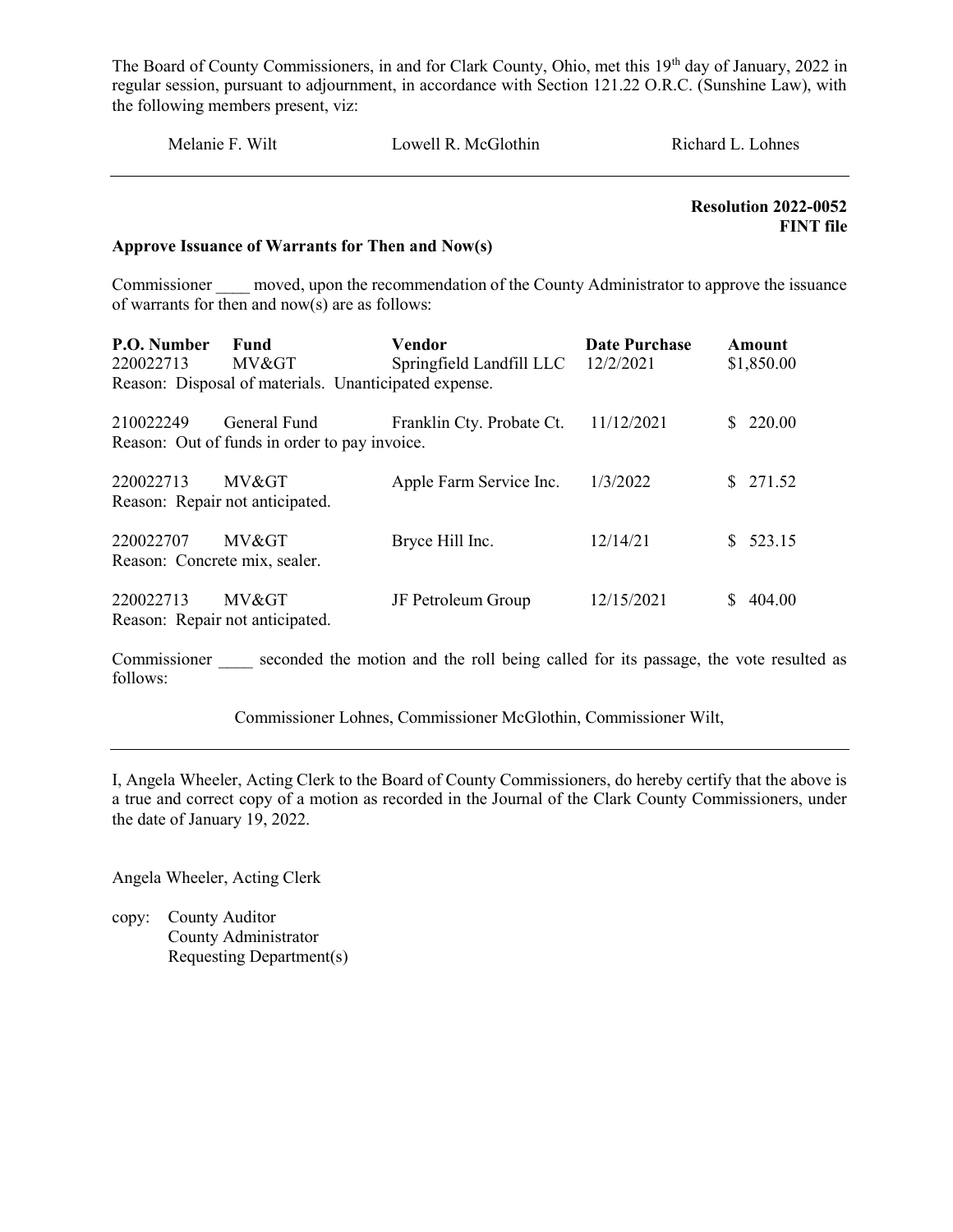| Melanie F. Wilt           | Lowell R. McGlothin                                | Richard L. Lohnes                               |
|---------------------------|----------------------------------------------------|-------------------------------------------------|
|                           |                                                    | <b>Resolution 2022-0053</b><br><b>PRWP</b> file |
| <b>Approve Payment to</b> |                                                    |                                                 |
| <b>Project Woman</b>      |                                                    |                                                 |
| Commissioner              | moved, to approve the following payment:           |                                                 |
| <b>Payment to:</b>        | Project Woman                                      |                                                 |
| <b>Address:</b>           | 525 E. Home Road, Springfield, Ohio 45503          |                                                 |
| <b>Services:</b>          | 4 <sup>th</sup> quarter 2021 marriage license fees |                                                 |
| <b>Funding Source(s):</b> | Marriage License Fund                              |                                                 |
| Amount:                   | \$6,322.00                                         |                                                 |

Commissioner seconded the motion and the roll being called for its passage, the vote resulted as follows:

Commissioner Lohnes, Commissioner McGlothin, Commissioner Wilt,

I, Angela Wheeler, Acting Clerk to the Board of County Commissioners, do hereby certify that the above is a true and correct copy of a motion as recorded in the Journal of the Clark County Commissioners, under the date of January 19, 2022.

Angela Wheeler, Acting Clerk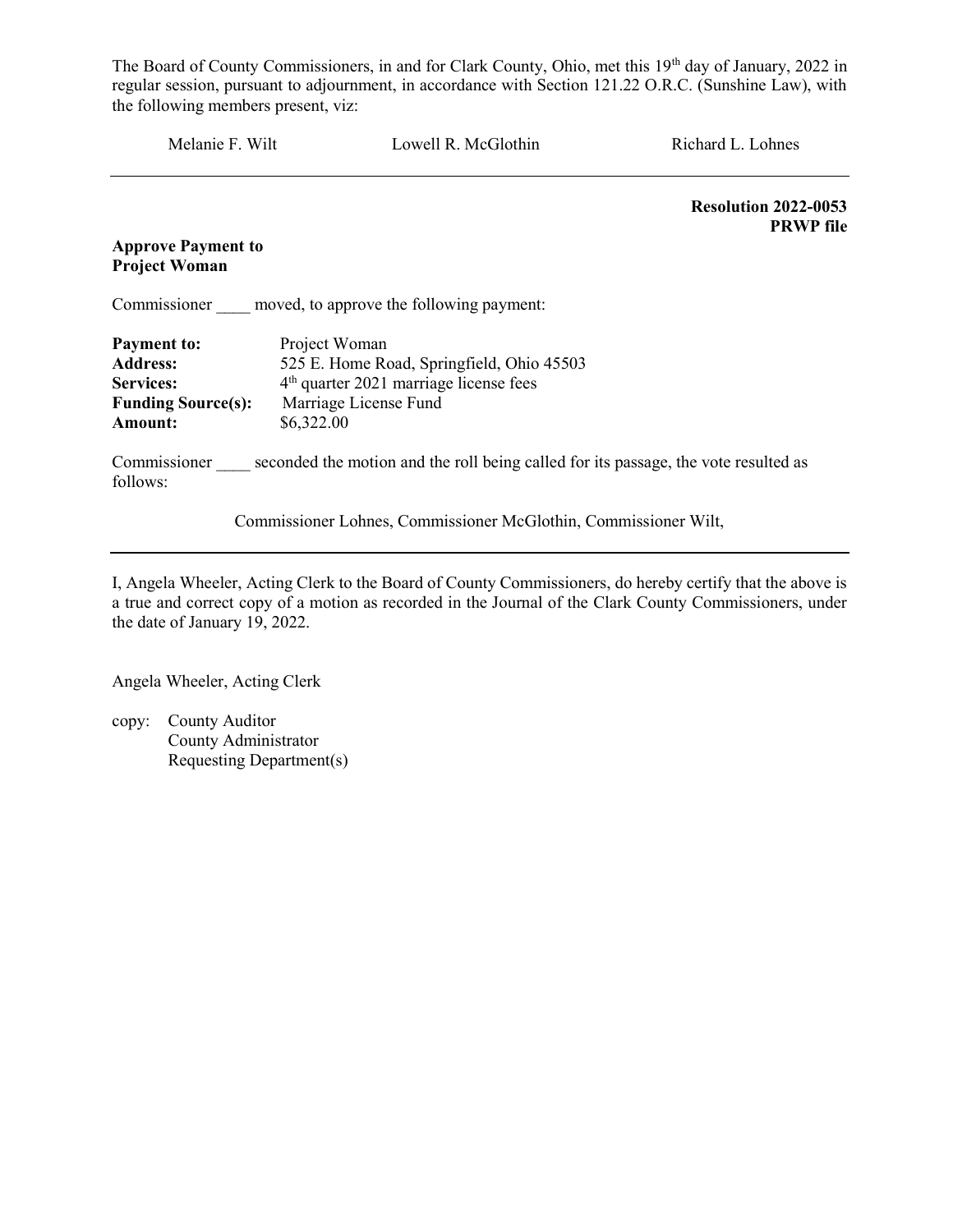Melanie F. Wilt Lowell R. McGlothin Richard L. Lohnes

 Resolution 2022-0054 INVS file

#### Authorize Disposal of Obsolete Equipment

Commissioner moved, per the request of the Sheriff's Office, to dispose of the following through online auction for 15 calendar days in accordance with Resolution 2022-0009 307.12(E) of the Ohio Revised Code.

2017 Nissan Sentra VIN: 3N1AB7AP8HY250772

Commissioner seconded the motion and the roll being called for its passage, the vote resulted as follows:

Commissioner Lohnes, Commissioner McGlothin, Commissioner Wilt,

I, Angela Wheeler, Acting Clerk to the Board of County Commissioners, do hereby certify that the above is a true and correct copy of a motion as recorded in the Journal of the Clark County Commissioners, under the date of January 19, 2022.

Angela Wheeler, Acting Clerk

copy: County Auditor County Administrator Commission Budget Analyst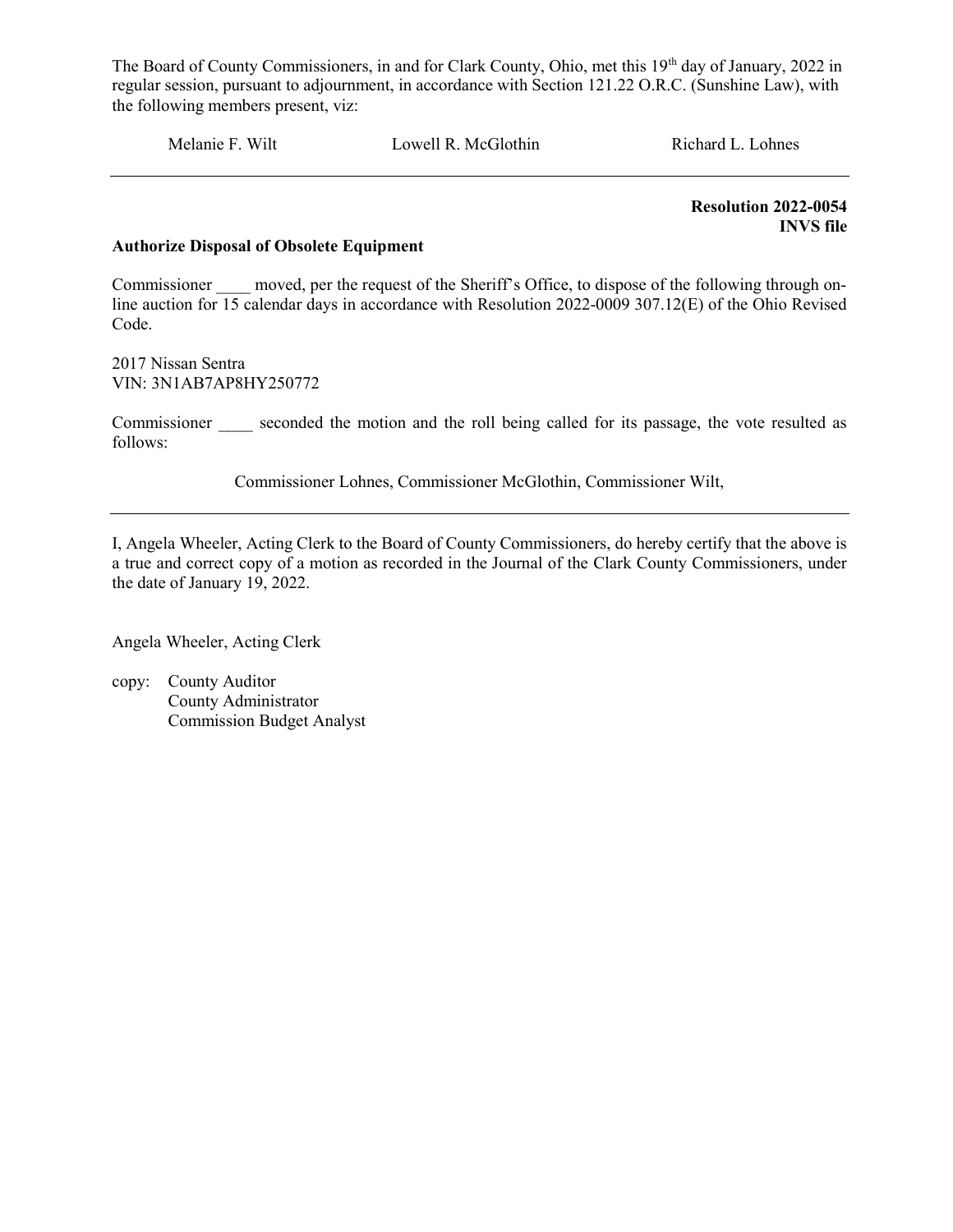Melanie F. Wilt Lowell R. McGlothin Richard L. Lohnes

 Resolution 2022-0055 INVS file

#### Authorize Disposal of Obsolete Equipment

Commissioner moved, per the request of the Sheriff's Office, to transfer ownership of the following vehicle from the Sheriff's Office to the Clark County Dog Warden's Office for their use. The vehicle is owned by the Board of Clark County Commissioners. This is due to the Sheriff's Office no longer having use for this and the Dog Warden's Office being able to use this vehicle.

2014 Ford Explorer VIN: 1FM5K8AR2EGC38437 Mileage – 128,436

Commissioner seconded the motion and the roll being called for its passage, the vote resulted as follows:

Commissioner Lohnes, Commissioner McGlothin, Commissioner Wilt,

I, Angela Wheeler, Acting Clerk to the Board of County Commissioners, do hereby certify that the above is a true and correct copy of a motion as recorded in the Journal of the Clark County Commissioners, under the date of January 19, 2022.

Angela Wheeler, Acting Clerk

copy: County Auditor County Administrator Commission Budget Analyst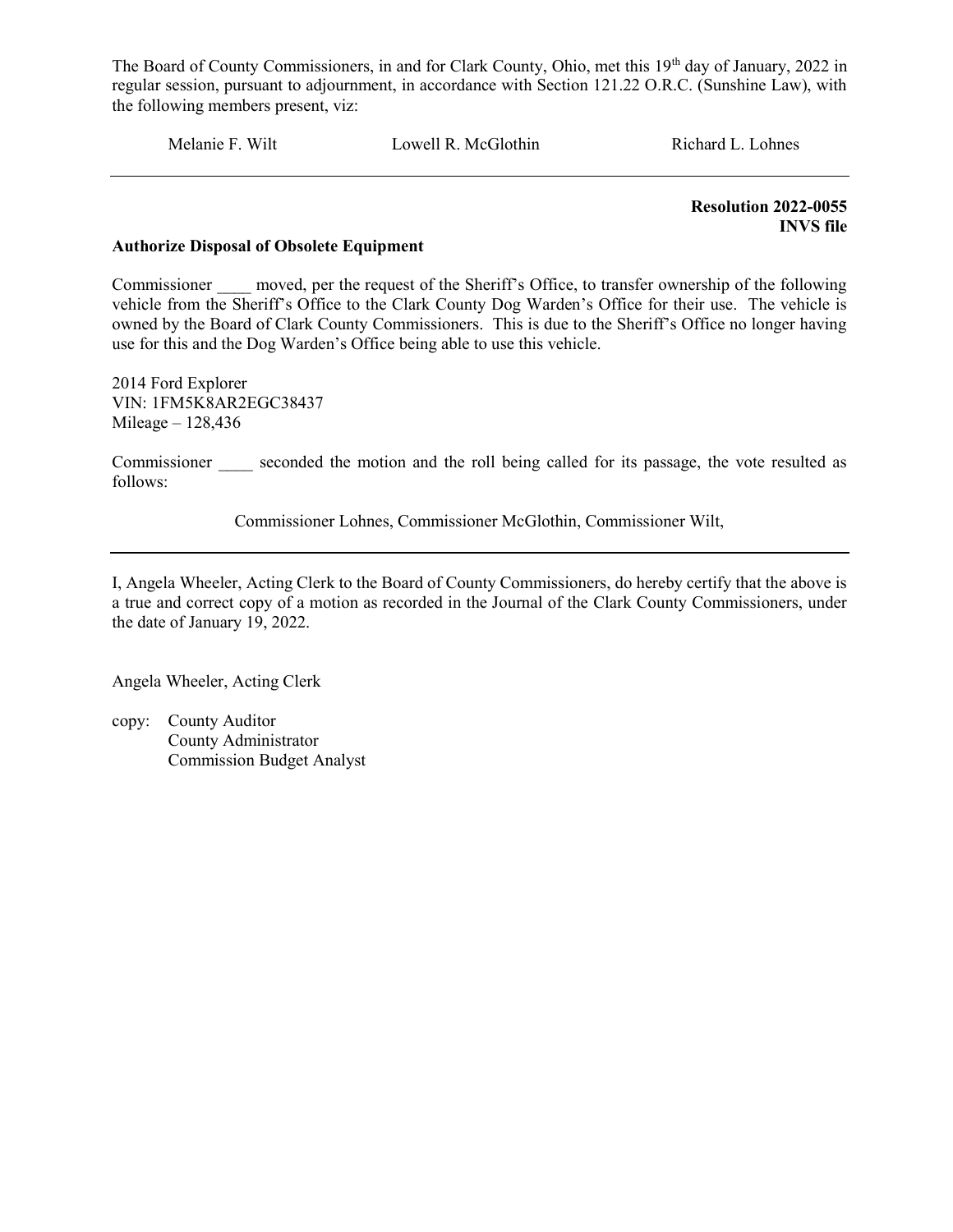Melanie F. Wilt Lowell R. McGlothin Richard L. Lohnes

 Resolution 2022-0056 SHRR file

#### Acknowledge Sheriff's Jail Expenditure Report(s)

Commissioner \_\_\_\_\_ moved to acknowledge the receipt of the Sheriff's Jail Expenditure Report(s) for December 2021.

Commissioner seconded the motion and the roll being called for its passage, the vote resulted as follows:

Commissioner Lohnes, Commissioner McGlothin, Commissioner Wilt,

I, Angela Wheeler, Acting Clerk to the Board of County Commissioners, do hereby certify that the above is a true and correct copy of a motion as recorded in the Journal of the Clark County Commissioners, under the date of January 19, 2022.

Angela Wheeler, Acting Clerk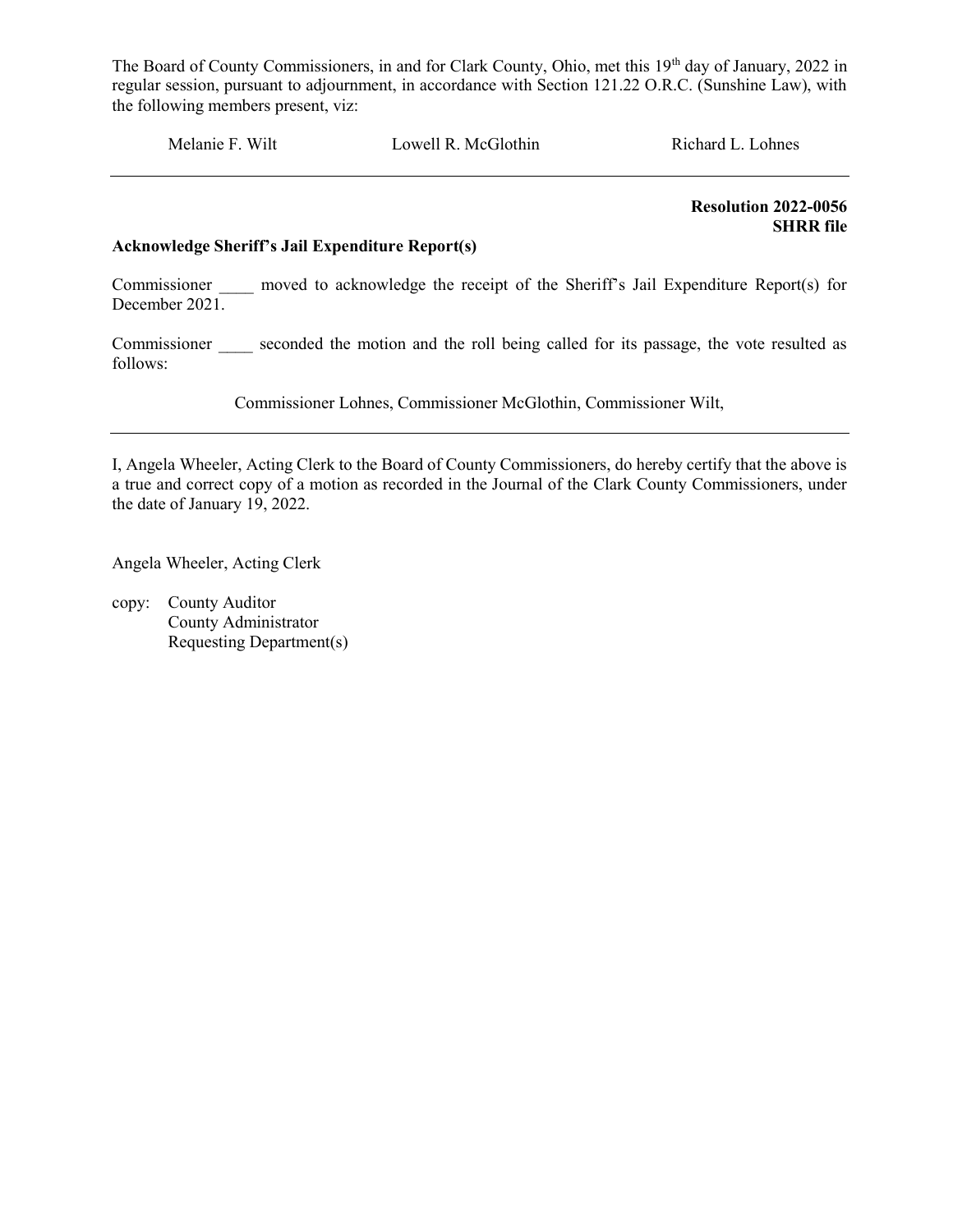| Melanie F. Wilt | Lowell R. McGlothin | Richard L. Lohnes |
|-----------------|---------------------|-------------------|
|                 |                     |                   |

 Resolution 2022-0057 TRAV file

#### Approve Travel/Expense Allowance

Commissioner moved, per request of the following Department Director(s) or Elected Official(s) to approve the following travel allowances.

| Dept.       | <b>Name</b>                                  | <b>Purpose</b>                                 | <b>Place</b>    | Date                             | Cost |          |
|-------------|----------------------------------------------|------------------------------------------------|-----------------|----------------------------------|------|----------|
| <b>EMA</b>  | M. Clements-Pitstick                         | <b>EMAO</b> Spring<br>Conference               | Columbus, OH    | 3/1/22                           | \$   | 0.00     |
| <b>BOCC</b> | 10 Staff                                     | Greater Spfld.<br>Partnership Mtg.             | Springfield, OH | 2/23/22                          | \$   | 650.00   |
| <b>DJFS</b> | Executive travel                             | Training                                       | Various         | $1/19/22 - 12/31/22$ \$35,635.00 |      |          |
| <b>DJFS</b> | 4 staff                                      | Training                                       | Newark, OH      | $3/24 - 25/22$                   | \$   | 1,626.00 |
| Eng.        | G. Fitzsimmons                               | Ohio UST Class Online<br>A/B Operator Training |                 | Flexible                         | \$   | 150.00   |
|             | Comm. Dev. D. Lackovich-VanGorp IRS Training |                                                | Online          | 2/23/22                          | S    | 20.00    |

Further move reimbursements shall comply with all requirements of the Travel Policy as adopted in the Personnel Manual.

Commissioner seconded the motion and the roll being called for its passage, the vote resulted as follows:

Commissioner Lohnes, Commissioner McGlothin, Commissioner Wilt,

I, Angela Wheeler, Acting Clerk to the Board of County Commissioners, do hereby certify that the above is a true and correct copy of a motion as recorded in the Journal of the Clark County Commissioners, under the date of January 19, 2022.

Angela Wheeler, Acting Clerk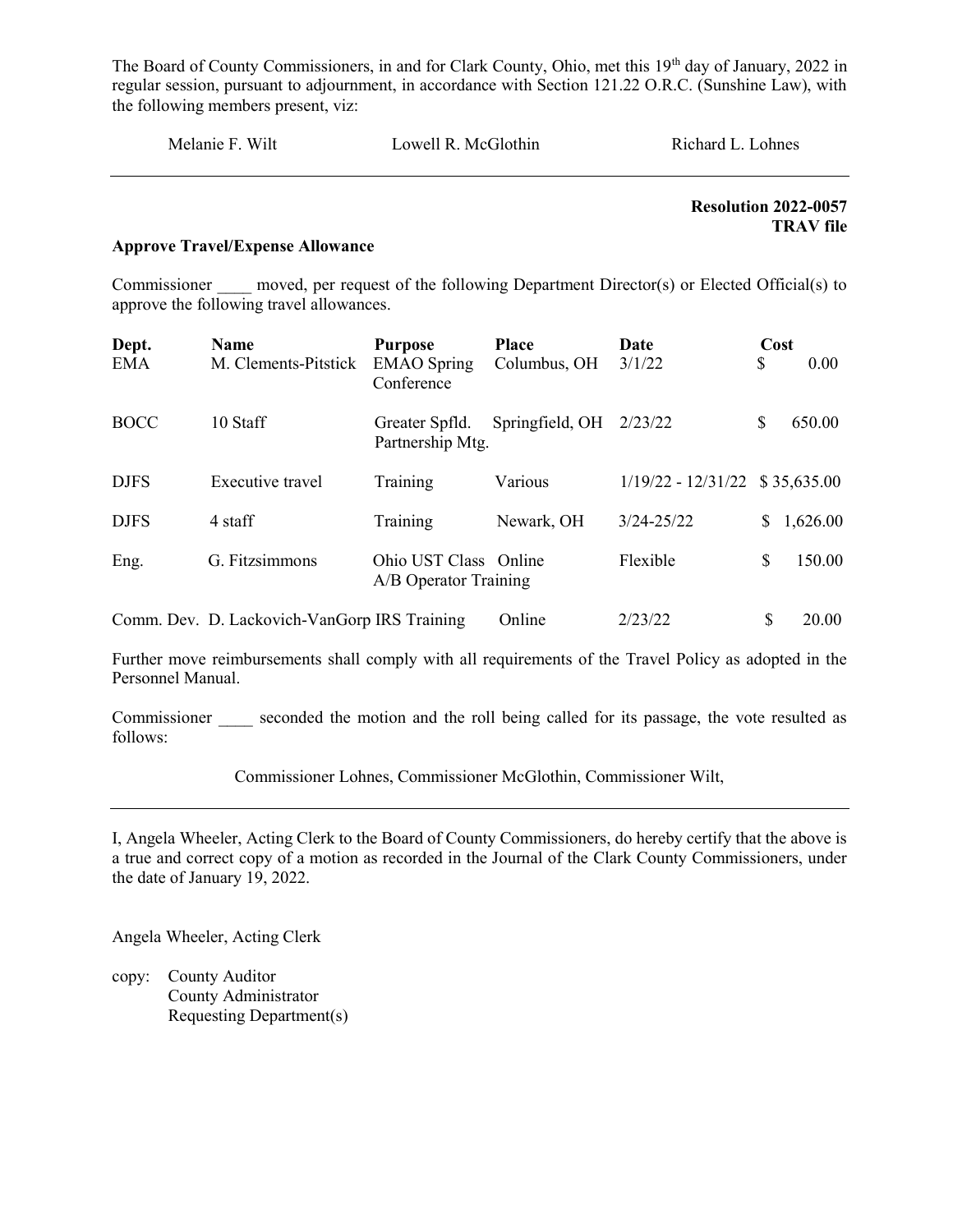Melanie F. Wilt Lowell R. McGlothin Richard L. Lohnes

 Resolution 2022-0058 **FINS** file

#### Adoption of 2022 Budget

Commissioner \_\_\_\_ moved, upon recommendation of the County Administrator, to adopt the 2022 appropriations budget in the total amount of \$203,847,330.91 consisting of the General Fund appropriations in the amount of \$53,093,687.00 and All Other Fund Appropriations in the amount of \$150,753,643.91. These appropriations shall be governed by the First Amended Certificate of Official Resources. It should be noted that this budget is prepared and adopted in CAFR format as recommended by the State Auditor's Office. Be it further moved that the County Administrator is authorized to utilize a line item internal control budget, in conjunction with the County Auditor's Office, to enforce compliance with the official appropriations budget.

Commissioner seconded the motion and the roll being called for its passage, the vote resulted as follows:

Commissioner Lohnes, Commissioner McGlothin, Commissioner Wilt,

I, Angela Wheeler, Acting Clerk to the Board of County Commissioners, do hereby certify that the above is a true and correct copy of a motion as recorded in the Journal of the Clark County Commissioners, under the date of January 19, 2022.

Angela Wheeler, Acting Clerk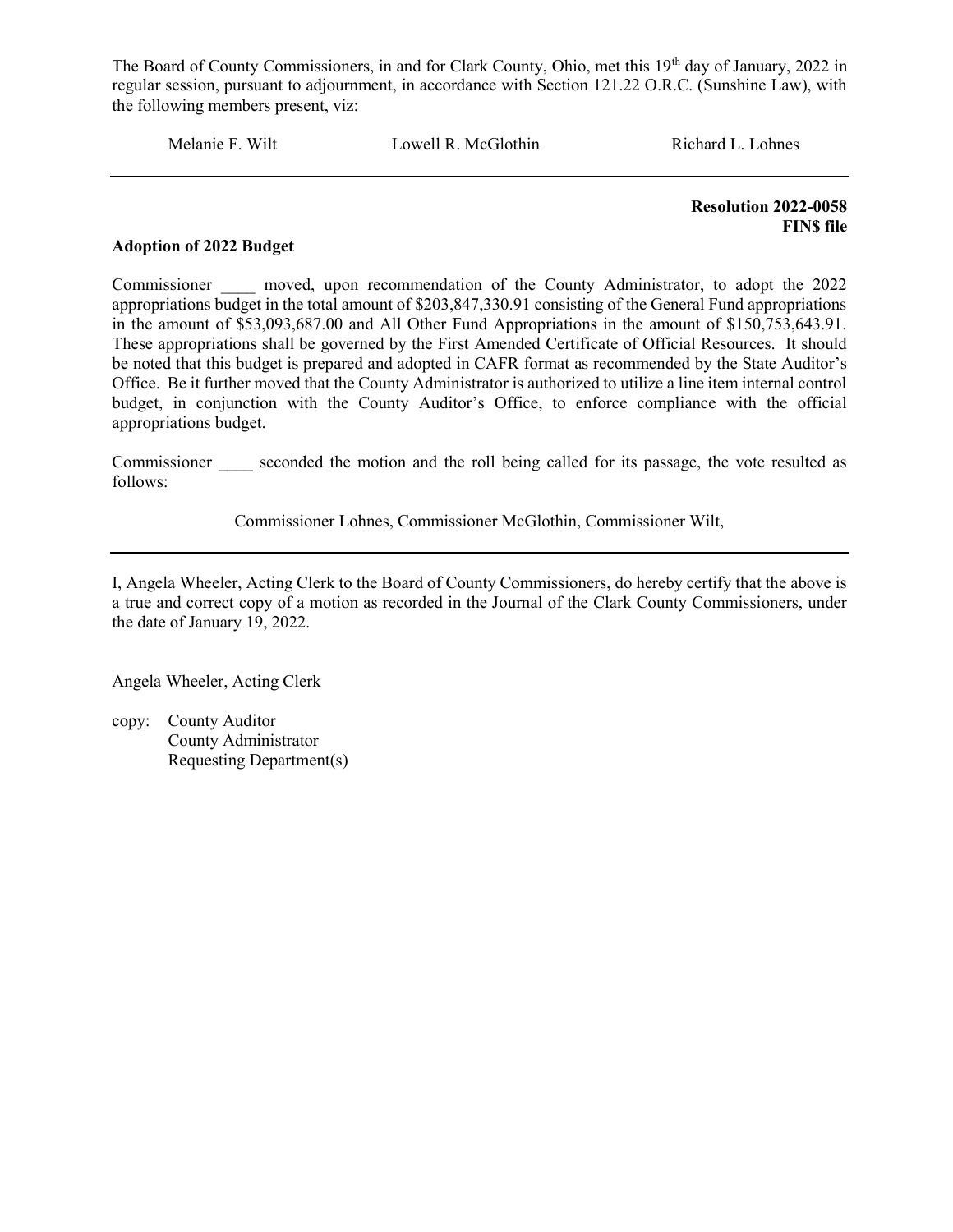Melanie F. Wilt Lowell R. McGlothin Richard L. Lohnes

 Resolution 2022-0059 FINO file

#### Authorize Salary/Wage Adjustment

Commissioner a moved, upon recommendation of the County Administrator, to authorize a 5% salary/wage adjustment for all non-collective bargaining unit employees that report to the Board of Clark County Commissioners as the Appointing Authority or Co-Appointing Authority. Said adjustments shall begin on January 10, 2022 for employees on a one week delay pay schedule and on January 9, 2022 for employees on a two week delay pay schedule.

Commissioner seconded the motion and the roll being called for its passage, the vote resulted as follows:

Commissioner Lohnes, Commissioner McGlothin, Commissioner Wilt,

I, Angela Wheeler, Acting Clerk to the Board of County Commissioners, do hereby certify that the above is a true and correct copy of a motion as recorded in the Journal of the Clark County Commissioners, under the date of January 19, 2022.

Angela Wheeler, Acting Clerk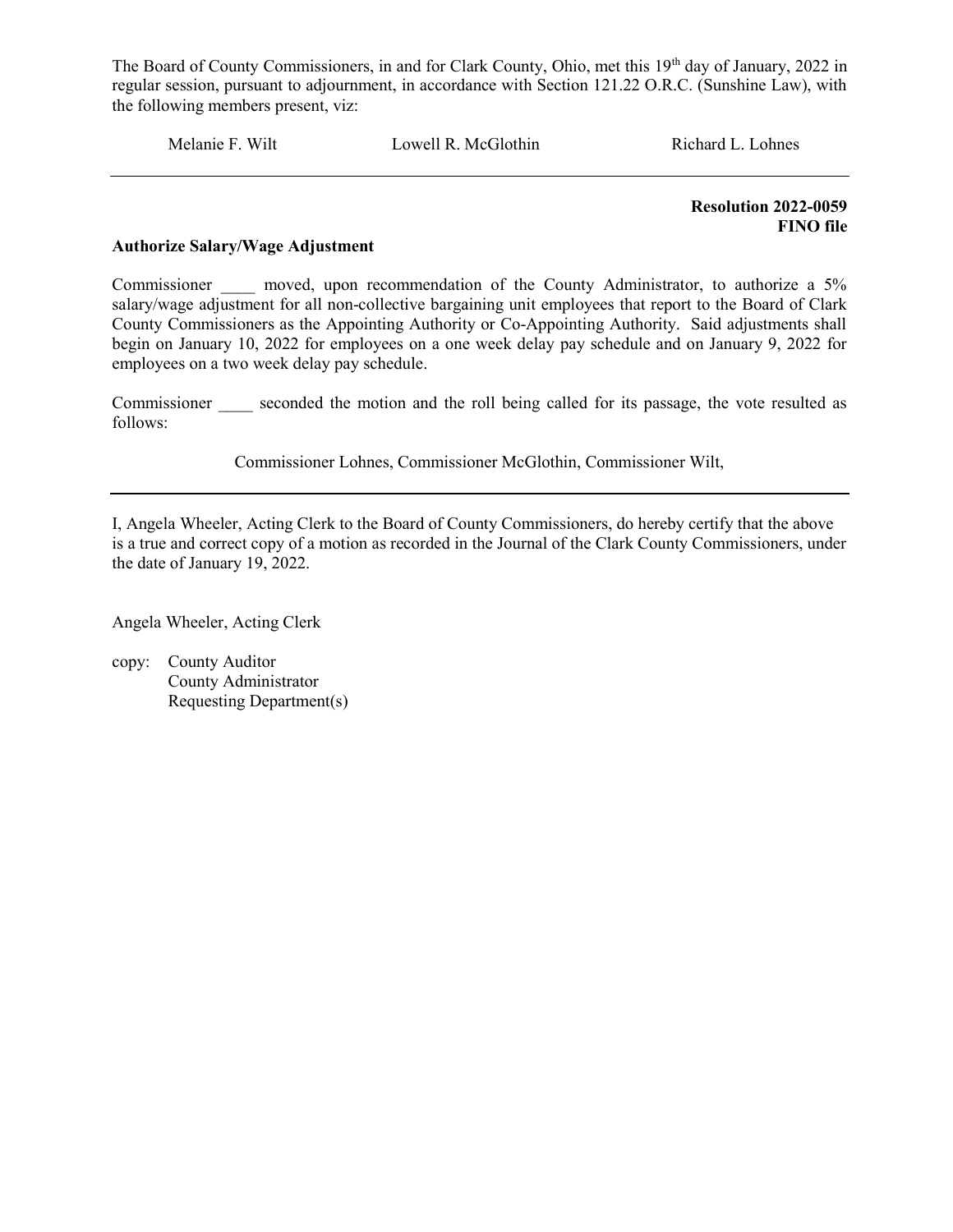Melanie F. Wilt **Lowell R. McGlothin** Richard L. Lohnes

 Resolution 2022-0060 ARPA file

Authorize Allocation of American Rescue Plan Act (ARPA) Funds toward 2022 Dispatching Fees for German Township, the Village of South Charleston, the Village of Enon, the Village of Tremont City, the Village of Catawba, the Village of North Hampton, the Village of South Vienna, and the Village of Donnelsville

Commissioner \_\_\_\_ moved, per request of the County Administrator to approve the following reimbursement:

WHEREAS, Clark County has received direct payments from the United States (US) Treasury under the Coronavirus State and Local Fiscal Funds authorized by the American Rescue Plan Act (ARPA); and,

WHEREAS, Clark County will use the funding in accordance with ARPA and guidance from the US Treasury; and,

WHEREAS, the Department of Treasury issued the Interim Final Rule on May 10, 2021, to provide guidance on permissible uses; and,

WHEREAS, a permissible use of the ARPA funds is to provide resources that respond to the public health emergency with respect to Covid-19 and its negative impacts. Dispatch aids in the ability of law enforcement to promote public safety during the Covid-19 public health emergency; and,

WHEREAS, the ARPA funds are being allocated toward the cost of dispatching fees upon request of the villages and township listed.

NOW THEREFORE, BE IT RESOLVED by the Board of County Commissioners, that:

The Board of County Commissioners approves the use of ARPA funds toward the 2022 dispatching fees for German Township, the Village of South Charleston, the Village of Enon, the Village of Tremont City, the Village of Catawba, the Village of North Hampton, the Village of South Vienna, and the Village of Donnelsville, which total \$50,978.75.

Commissioner seconded the motion and the roll being called for its passage, the vote resulted as follows:

Commissioner Lohnes, Commissioner McGlothin, Commissioner Wilt,

I, Angela Wheeler, Acting Clerk to the Board of County Commissioners, do hereby certify that the above is a true and correct copy of a motion as recorded in the Journal of the Clark County Commissioners, under the date of January 19, 2022.

Angela Wheeler, Acting Clerk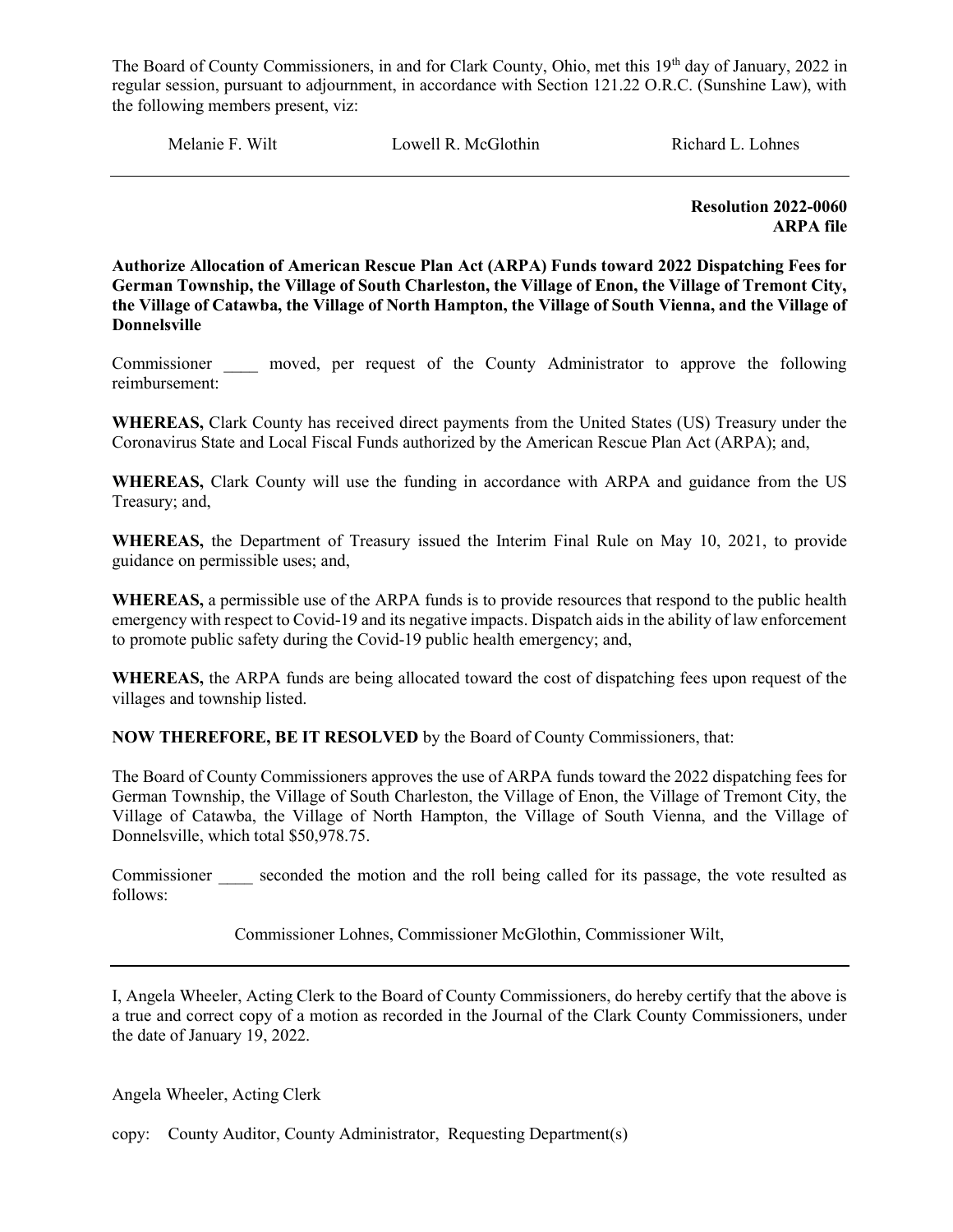Melanie F. Wilt Lowell R. McGlothin Richard L. Lohnes

Resolution 2022-0061 ZAMD file

#### 10:00 a.m. Public Hearing for Proposed Zoning Text Amendment ZA-2021-01 filed by the Rural Zoning Commission

This is the date and time set by the Board of County Commissioners, Clark County, Ohio, to hold a public hearing on the proposed zoning case ZA-2021-01 regarding lighting, initiated by the Rural Zoning Commission to amend the Clark County Zoning Regulations, adopted May 1, 1984 and last amended November 4, 2020, be amended.

Public Hearing opened by the Commission President at \_\_\_ a.m.

Staff Report:

Audience Comments:

The Public Hearing was closed by the Commission President at a.m.

Commissioner moved to zoning case ZA-2021-01 as presented.

Commissioner seconded the motion and the roll being called for its passage, the vote resulted as follows:

Commissioner Lohnes, Commissioner McGlothin, Commissioner Wilt,

I, Angela Wheeler, Acting Clerk to the Board of County Commissioners, do hereby certify that the above is a true and correct copy of a motion as recorded in the Journal of the Clark County Commissioners, under the date of January 19, 2022.

Angela Wheeler, Acting Clerk